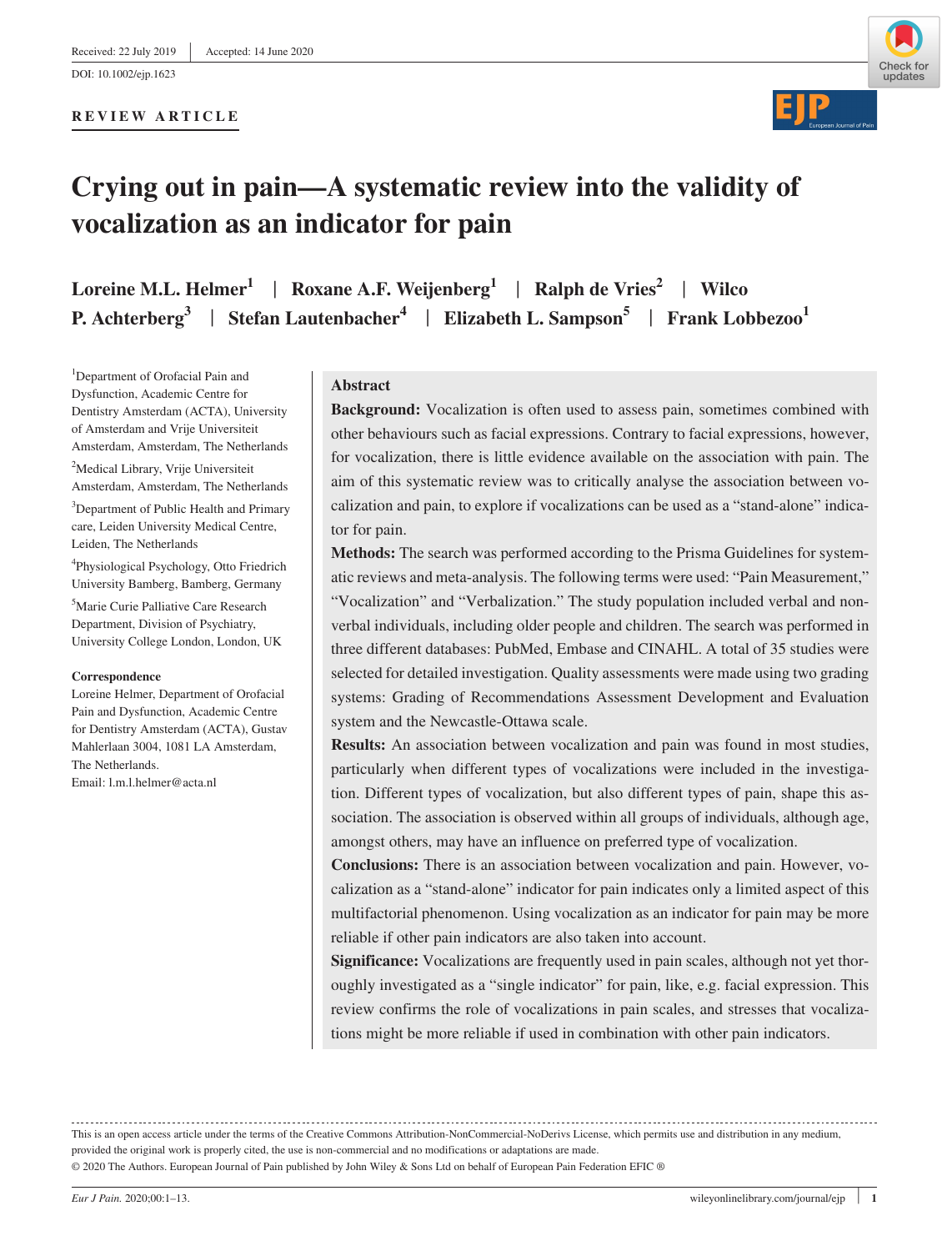

Pain assessment in the 21st century is still in its infancy (Lautenbacher, 2014). Pain is defined by the International Association of Pain (IASP) as "An unpleasant sensory and emotional experience associated with actual or potential tissue damage, or described in terms of such damage (IASP, 1979)." It is a personal and subjective experience (Davis, 2011). Therefore, self-report, either spontaneous or after being asked about pain with questionnaires and/or rating scales (Oosterman & Brazil, 2015), is considered the gold standard (Gregory, 2015; Stahnisch, 2015) for pain assessment. Those who are unable to verbally communicate their pain, such as older people with cognitive impairment caused by dementia and people with stroke or brain injuries, but also younger children, are completely dependent on others to be attentive to nonverbal signs of pain (Craig, 2009). These include facial expressions (e.g. grimace, frown, opened mouth), altered activity patterns (Corbett et al., 2014), body movements (e.g. rigid, tense body posture; restricted movement) and vocalizations (e.g. screaming, groaning, sighing). Of all nonverbal signs of pain, facial expression has been thoroughly investigated and recent reviews confirm an association between facial expression and pain (Kunz, Meixner, & Lautenbacher, 2018; Lautenbacher & Kunz, 2017). To our knowledge, there are no reviews on the possible association between vocalization and pain.

Vocalization is the utterance of sounds, noises and words using the vocal apparatus. Vocalization incorporates all verbalizations, such as mentioning pain or using offensive words (but not in the self-conscious and intentional form as in self-reporting pain), and non-verbal vocalizations such as moaning, crying and groaning (Corbett et al., 2014). Sometimes, changes in respiration are also included in the definition of vocalization, e.g. sighing (Waters, Riordan, Keefe, & Lefebvre, 2008). According to the American Geriatric Society (AGS), vocalizations can be categorized as: verbal utterances, nonverbal utterances and breathing. The AGS points vocalization out as a common pain behaviour, including the following items: sighing, moaning, groaning, grunting, chanting, calling out, noisy breathing, asking for help and being verbally abusive (Corbett et al., 2014). However, the AGS does not categorize crying as a vocalization, but as a mental status change (Corbett et al., 2014).

Although vocalization is often mentioned in studies investigating pain, most studies do not directly investigate the association between vocalizations and pain. Other lines of research focus on creating, comparing or validating different types of pain scales (Fuchs-Lacelle et al., 2003; Newman et al., 2005; Snoek, Timmers, Albertyn, & van Dijk, 2015; Strong, Ashton, & Chant, 1991; van Herk, van Dijk, Baar, Tibboel, & de Wit, 2007; Weiner, Peterson, Logue, & Keefe, 1998; Weiner, Pieper, McConnell, Martinez, & Keefe, 1996; Wood et al., 2004), operating under the assumption that vocalizations are a valid indicator for pain (Basler et al., 2006; Cook, Roddey, Bamer, Amtmann, & Keefe, 2013; Hesselgard, Larsson, Romner, Strömblad, & Reinstrup, 2007; Schuler et al., 2007). In these studies, vocalization is often given the same status as pain indicators that have been extensively studied, such as facial expression. Facial expression has been widely accepted as a pain indicator and available studies even allow reviews specified for types of facial expression as indicators for pain (Kunz et al., 2018). Such studies are not yet available for vocalization, but nonetheless, vocalization is used to prove the presence of pain. Clarity about the association between vocalization and pain would provide analgesic medication trials and developers of pain scales insight into the validity of the use of vocalization.

Hence, the objective of this systematic review was to investigate if vocalizations are a valid indicator for pain in different groups of subjects, including children, older persons and people who are cognitively impaired.

## **2** | **METHODS**

#### **2.1** | **Literature search**

A review protocol was developed based on the Preferred Reporting Items for Systematic Reviews and Meta-Analysis (PRISMA) statement [\(www.prisma-statement.org\)](http://www.prisma-statement.org).

A comprehensive search was performed in the bibliographic databases PubMed, [Embase.com](http://Embase.com) and Ebsco/ CINAHL Library, in collaboration with a medical librarian. Databases were searched from inception up to January 29, 2019. The following terms were used (including synonyms and closely related words) as index terms or free-text words:

"Pain Measurement" AND ("Vocalization" OR "Verbalization"). The search was performed without date, language or publication status restriction. Duplicate studies were excluded. The full search strategies for all databases can be found in the Supplementary Information.

## **2.2** | **Study selection**

Two reviewers (LH and RW) independently screened the titles and abstracts. Exclusion criteria were defined as no vocalization, no pain involved, reviews, comparison of pain scales with no possibility of extracting data on vocalization, no separate measure of vocalization and no animal studies. To avoid circular reasoning, studies based on a presumed causal relationship between pain and vocalization were also excluded. Experiments, observational studies and randomized controlled trials investigating the relationship between vocalization and pain were all included. If the association between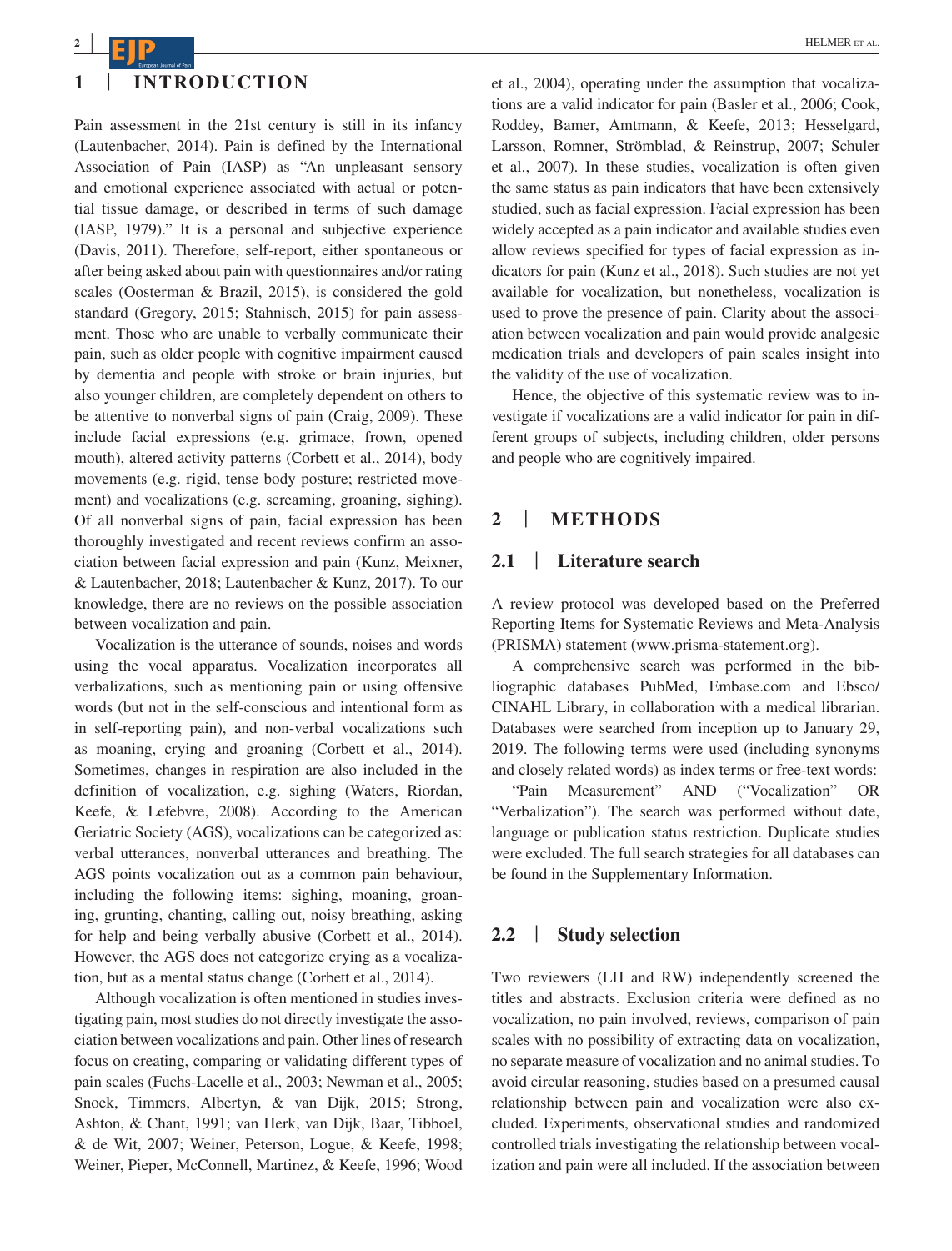**|** HELMER et al. **<sup>3</sup>**

vocalization and pain was not the primary goal of the study, but data were available to investigate the association, the study was also included. Children, older people and ill and healthy humans were investigated. All types of vocalization were included. Some authors classified crying as a vocalization. Therefore, crying was also included. Following title and abstract screening, the full-text studies were assessed. After removing duplicates, 568 studies were selected. Additionally, one study was added after hand-searching the literature lists of relevant studies. See Figure 1 for a flowchart.

To give a better overview of the selected studies, a distinction was made between studies that directly investigated vocalization in participants and studies that retrieved their information through focus groups and questionnaires for experienced caregivers. This second group of studies is addressed separately under the heading "Expert opinions."

# **2.3** | **Quality assessment**

After screening and assessment of full-text studies, all selected studies were rated according to the Grading of Recommendations Assessment Development and Evaluation quality evaluation system (GRADE) (Atkins et al., 2004). In



**FIGURE 1** Flowchart of the included and excluded studies, according to PRISMA 2009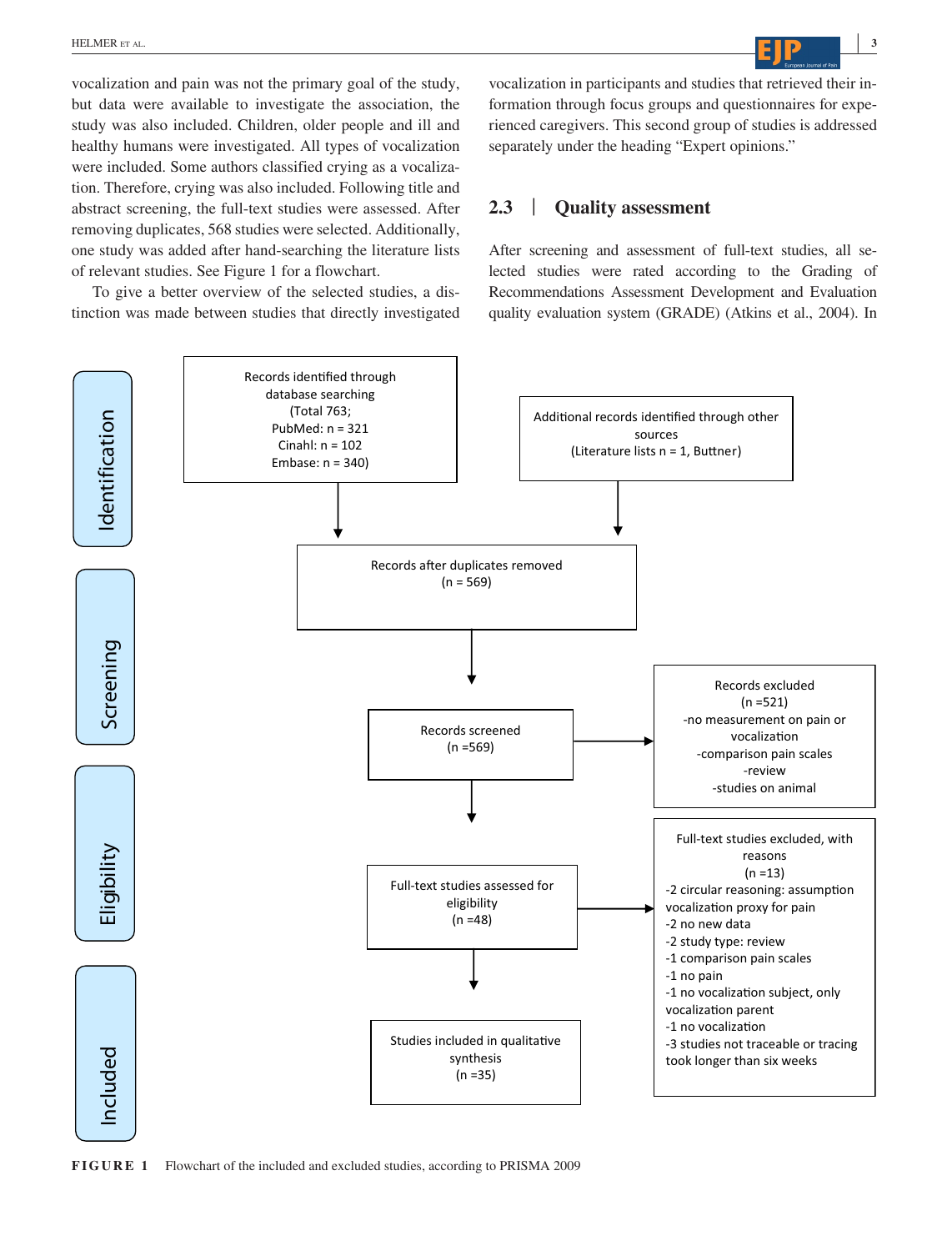brief, a study is rated high if it is a randomized controlled trial, low in case of an observational study and very low for all other types of study. This qualification is then further refined by assessing other aspects including the presence of inconsistencies and risk of bias, in which case the study is "downgraded." The presence of a strong association, evidence of a dose–response gradient or control of confounders that would have reduced the effect is then assessed and if indicated, the study is upgraded. The outcome is one of four categories: "High," "Moderate," "Low" and "Very low." Most of the included studies, however, were cohort studies. To rate these studies with more nuance, an additional quality assessment tool was used, viz., the Newcastle-Ottawa Scale (NOS), which is appropriate for non-randomized studies (Wells et al., 2013). According to the NOS, a study is awarded stars (range 0–9) by assessing three different components. A maximum of four stars can be awarded concerning the selection of the cohort. A fifth star is given for the comparability of this cohort, based on the study design or analysis, any additional control group accounts for a sixth star. Three more stars are awarded in the component "outcome," with questions concerning assessment and follow-up (Wells et al., 2013).

# **3** | **RESULTS**

# **3.1** | **Search results**

The literature search yielded 321 studies through PubMed, 340 through Embase and 102 throughCINAHL. One additional study was added by the authors after the manual search. After initial screening, 521 studies were excluded and another 13 were excluded based on the full text. A total of 35 studies met the inclusion criteria. Figure 1 represents the flow of the selection process.

## **3.2** | **Characteristics of selected studies**

The 35 included studies describing the role of vocalization as an indicator for pain were published between 1982 and 2017. All of these studies were observational. After evaluating the quality of included studies with GRADE, nine studies were rated "Moderate," 24 studies were rated "Low," and two "Very low." Additionally, all cohort studies (22/35) were also rated according to the NOS scale. The number of stars appointed after application of the NOS ranged from three to six. The results of these assessments are presented in the Supplementary Information (tables A and B). Tables C and D of the Supplementary Information provide an extended version of the study characteristics.

Of all 35 studies, 22 studies gathered the results by directly observing the subjects. These studies are classified per group: children (10/22), adults (9/22) and older persons

(3/22). In these studies, different pain behaviours were included, varying from just crying or sighing to a variety of behaviours, including vocalization. The results are summarized in Table 1.

In Table 2, the information of the other 13 studies is summarized. These studies obtained their results through questionnaires and focus groups of experienced caregivers. They will be discussed separately under the heading "Expert opinions."

# **3.3** | **Type of vocalization**

Of all 22 direct-observational studies, seven studies examined vocalization in general (7/22) and ten investigated one or two types of vocalization (10/22), e.g. only sighing or crying and verbalization. More than three different types of vocalization were investigated in only five studies (5/22) (Esfahlan, Safiri, Lotfi, Zamanzadeh, & Babapoor, 2017; Puntillo et al., 2004; Rossato & Angelo, 1999; Roulin & Ramelet, 2015; van der Putten & Vlaskamp, 2011). These vocalizations were crying, sighing, moaning, groaning, verbalizations, whimpering, growling, screaming, howling, yelling, gasping, sobbing, penetrating sounds of restlessness, breathing, verbal protest and vocalization stops.

An association between pain and vocalization was found in 16 out of 22 studies. Four out of five studies on crying found an association with pain (Büttner & Finke, 2000; Dale, 1989; Maitre et al., 2017; Rossato & Angelo, 1999; Warnock, 2003). A total of six studies did not find an association between vocalization and pain, three of which investigated sighing and pain (Robbins, Mehl, Holleran, & Kasle, 2011; Shega et al., 2008; Waters et al., 2008) and one investigated verbalization and pain (Stanford, Chambers, Craig, McGrath, & Cassidy, 2005). Most studies (3/4) that investigated more than three different vocalizations found an association between these vocalizations and pain (Esfahlan et al., 2017; Puntillo et al., 2004; Rossato & Angelo, 1999; van der Putten & Vlaskamp, 2011). Overall, the studies that included more than three vocalizations scored relatively highly on quality assessment (GRADE either 2. Moderate or 3. Low and NOS 4 to 6 stars) and four out of five concluded an association between vocalization and pain (Esfahlan et al., 2017; Puntillo et al., 2004; Rossato & Angelo, 1999; Roulin & Ramelet, 2015; van der Putten & Vlaskamp, 2011).

# **3.4** | **Type of pain**

Some studies specified in type of pain investigated, i.e. acute or chronic. All studies on chronic pain investigated a possible association with sighing, and two out of three did not find an association (Keefe & Block, 1982; Robbins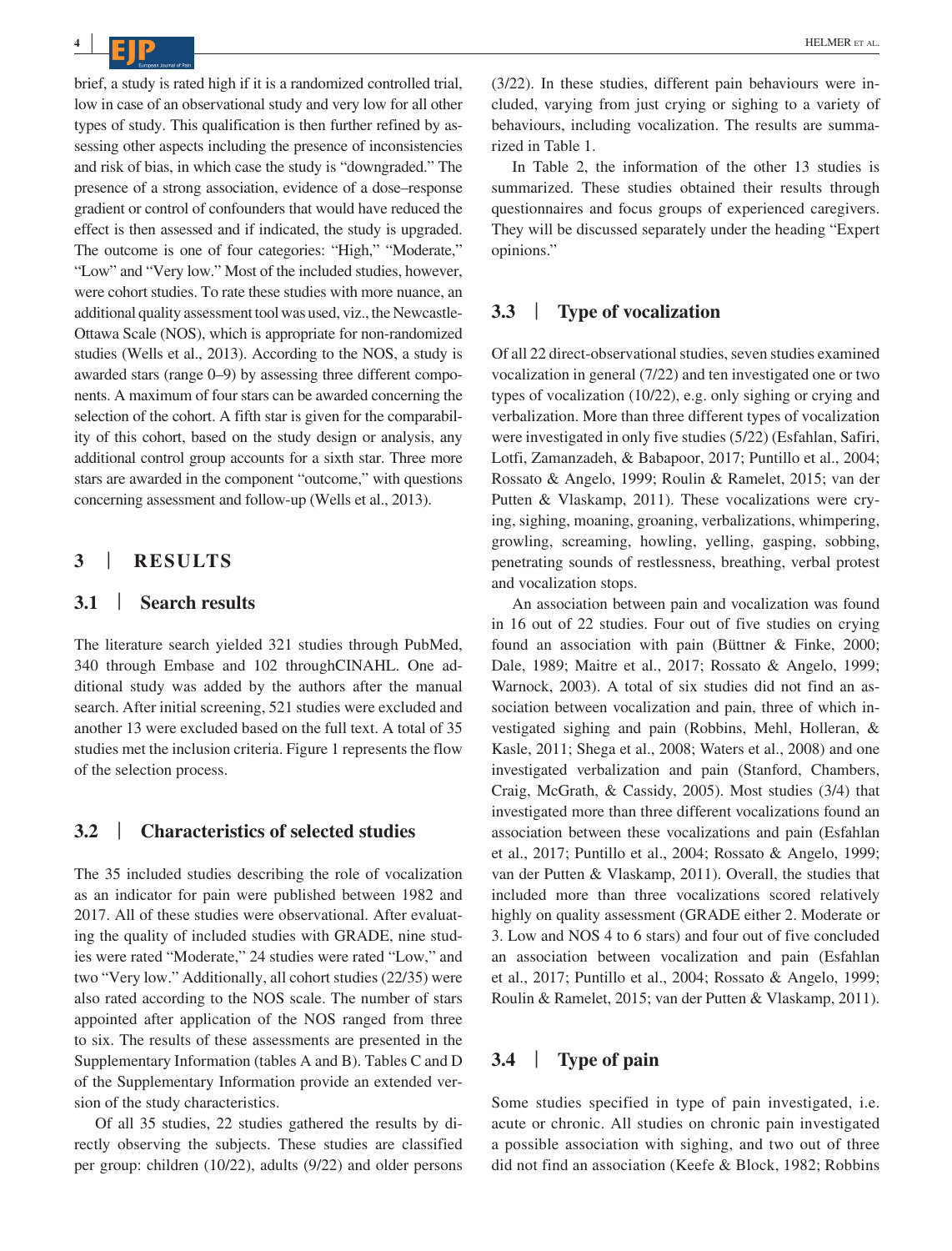| Study                               | Sample size                                  | Vocalizations                                                                                    | <b>Conclusion vocalization</b>                                                                                                                                                              | Conclusion relevant to<br>review                                              | <b>GRADE</b><br>score <sup>a</sup> | (NOS) score, number of<br>$\ensuremath{\textbf{s}}\xspace\ensuremath{\textbf{t}}\xspace\ensuremath{\textbf{a}}\xspace\ensuremath{\textbf{r}}\xspace\ensuremath{\textbf{s}}\xspace^b$ |
|-------------------------------------|----------------------------------------------|--------------------------------------------------------------------------------------------------|---------------------------------------------------------------------------------------------------------------------------------------------------------------------------------------------|-------------------------------------------------------------------------------|------------------------------------|--------------------------------------------------------------------------------------------------------------------------------------------------------------------------------------|
| Finke (2000)<br>Büttner and         | young children<br>584 newborns/              | crying, verbalization                                                                            | pain, verbalization was not a reliable pain indicator<br>crying amongst other was an important indicator for                                                                                | positive association crying<br>and acute pain                                 | 3.10w                              | 3                                                                                                                                                                                    |
| Dale (1989)                         | 30 infants                                   | crying                                                                                           | DTP injections led in all cases to crying                                                                                                                                                   | positive association crying<br>and acute pain                                 | 3.10w                              | 3                                                                                                                                                                                    |
| Dubois et al.<br>(2008)             | 47 children                                  | vocalization                                                                                     | there was significantly more vocalization<br>postoperative than preoperative                                                                                                                | vocalization and acute<br>positive association<br>pain                        | 2. moderate                        | 5                                                                                                                                                                                    |
| et al. (1993)<br>Elander            | 12 infants                                   | vocalization                                                                                     | vocalization occurred, though maybe (not only)<br>related to pain, although pain scales indicated<br>insufficient pain relief                                                               | vocalization and acute<br>positive association<br>pain                        | 4. very low                        | $\overline{5}$                                                                                                                                                                       |
| et al. (2017)<br>Esfahlan           | patients, age<br>$15 - 60$ years<br>100 burn | moaning, groaning,<br>vocalization, crying,<br>vocalization stops <sup>c</sup><br>verbalization, | significantly with self-reported pain; an association<br>Moaning, crying and vocalization stops associated<br>between self-reported pain and groaning and<br>verbalization is not mentioned | vocalization and pain<br>positive association                                 | 2. moderate                        | 5                                                                                                                                                                                    |
| Keefe and<br>(1982)<br><b>Block</b> | 27 patients with<br>low back pain            | sighing                                                                                          | sighing amongst other was an important indicator<br>for pain                                                                                                                                | positive association sighing<br>and chronic pain                              | 2. moderate                        | 6                                                                                                                                                                                    |
| et al. (2017)<br>Maitre             | 54 infants                                   | crying                                                                                           | crying in newborns is not a specific marker for pain                                                                                                                                        | no association crying and<br>acute pain                                       | 3.10w                              | $\circ$                                                                                                                                                                              |
| et al. (2003)<br>Manfredi           | 9 older persons                              | vocalization                                                                                     | combination facial expression and vocalization are<br>associated with pain                                                                                                                  | expression and acute pain<br>vocalization with facial<br>positive association | 3.10w                              | 5                                                                                                                                                                                    |
| et al. (2018)<br>Nazari             | 35 patients of the<br>intensive care<br>unit | sighing, moaning                                                                                 | Pain behaviours included sighing and moaning                                                                                                                                                | vocalization and pain<br>positive association                                 | 2. moderate                        | $\circ$                                                                                                                                                                              |
| Nabih et al.<br>Oueriagli<br>(2016) | 40 children                                  | vocalization                                                                                     | the majority of the autistic children vocalized after<br>the painful stimulus                                                                                                               | vocalization and acute<br>positive association<br>pain                        | 3.10w                              | 3                                                                                                                                                                                    |
| et al. (2004)<br>Puntillo           | 5,957 adults                                 | screaming, whimpering,<br>verbalization, moaning,<br>crying                                      | verbalizations and moaning increased significantly<br>pain on screaming, whimpering and crying is not<br>during procedural pain; an effect of procedural<br>mentioned                       | vocalization and acute<br>positive association<br>pain                        | 2. moderate                        | 5                                                                                                                                                                                    |
| et al. (2011)<br>Robbins            | 13 female adults                             | sighing                                                                                          | no significant relation between sighing and pain                                                                                                                                            | no association sighing and<br>chronic pain                                    | 2. moderate                        | $\circ$                                                                                                                                                                              |

TABLE 1 Included studies with information specific to the association between pain and vocalization, Grade and NOS scores: Direct observation **TABLE 1** Included studies with information specific to the association between pain and vocalization, Grade and NOS scores: Direct observation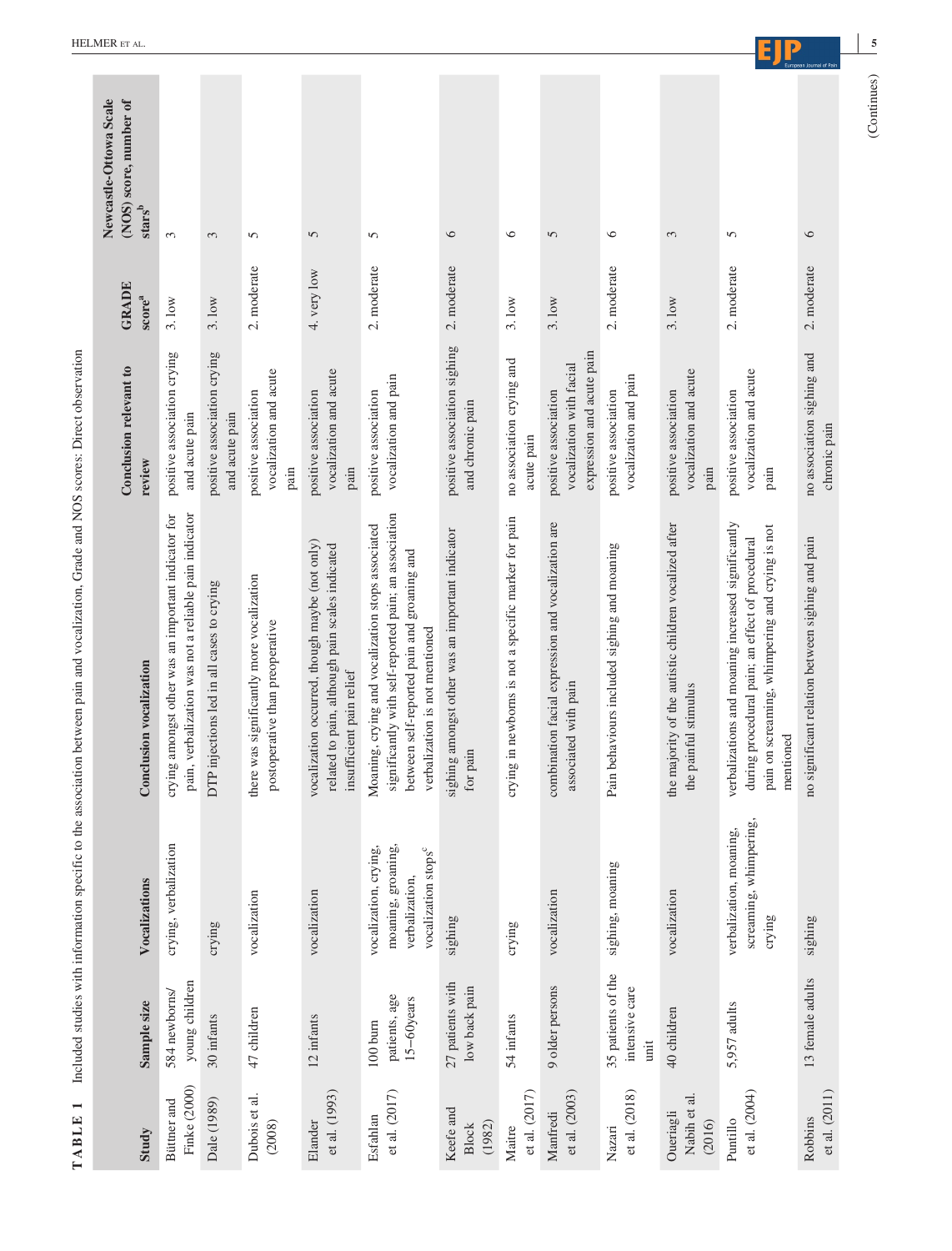| Study                                       | Sample size                                           | Vocalizations                                                                             | <b>Conclusion vocalization</b>                                                                                                                                                                                                                                                                                                                                                               | Conclusion relevant to<br>review                                                                              | <b>GRADE</b><br>score <sup>a</sup> | Newcastle-Ottowa Scale<br>(NOS) score, number of<br>${\bf stars}^{\bf b}$ |
|---------------------------------------------|-------------------------------------------------------|-------------------------------------------------------------------------------------------|----------------------------------------------------------------------------------------------------------------------------------------------------------------------------------------------------------------------------------------------------------------------------------------------------------------------------------------------------------------------------------------------|---------------------------------------------------------------------------------------------------------------|------------------------------------|---------------------------------------------------------------------------|
| Rossato and<br>Angelo<br>(1999)             | 41 children                                           | screaming, groaning<br>vocalization, crying,<br>sobbing, breathing,                       | with pain in 10%-20% of the children, breathing<br>for pain, groaning and sobbing were associated<br>crying and screaming are important indicators<br>showed no association with pain                                                                                                                                                                                                        | vocalization and pain<br>positive association                                                                 | 3.10w                              | 6                                                                         |
| Roulin and<br>Ramelet<br>(2015)             | 116 patients with<br>brain injury                     | screaming & howling,<br>Groaning & moaning,<br>crying, sighing                            | None of the vocalizations were significantly<br>associated with pain                                                                                                                                                                                                                                                                                                                         | no association vocalization<br>and pain                                                                       | 3.10w                              | $\circ$                                                                   |
| et al. (2008)<br>Shega                      | 77 older persons                                      | sighing                                                                                   | sighing is not an important indicator for pain                                                                                                                                                                                                                                                                                                                                               | no association sighing and<br>pain                                                                            | 3.10w                              | $\circ$                                                                   |
| et al. (2005)<br>Stanford                   | 58 children                                           | verbalization                                                                             | only half of the children used verbalization to<br>express pain                                                                                                                                                                                                                                                                                                                              | verbalization and pain<br>no association                                                                      | 2. moderate                        | 5                                                                         |
| et al. (2014)<br>Takai                      | 252 older persons                                     | vocalization                                                                              | vocalization associated significantly with self-<br>reported pain                                                                                                                                                                                                                                                                                                                            | vocalization and pain<br>positive association                                                                 | 2. moderate                        | 5                                                                         |
| et al. (2014)<br>Topolovec-<br>Vranic       | 32 patients with<br>brain injury                      | vocalization                                                                              | vocalization associated with self-reported pain                                                                                                                                                                                                                                                                                                                                              | vocalization and acute<br>positive association<br>pain                                                        | 3.10w                              | $\circ$                                                                   |
| van den Berg<br>et al. (2005)               | selected for<br>caesarean<br>43 women<br>delivery     | vocalization                                                                              | vocalization scores differed significantly between<br>the lidocaine and the control group                                                                                                                                                                                                                                                                                                    | vocalization and pain<br>positive association                                                                 | 2. moderate                        | 4                                                                         |
| Putten and<br>Vlaskamp<br>van der<br>(2011) | 32 children and<br>adults                             | sounds of restlessness<br>Moaning & groaning,<br>sobbing, penetrating<br>crying/gasping & | restlessness for pain expression. Crying/gasping &<br>sobbing were rarely observed and not associated<br>groaning. Children use penetrating sounds of<br>adults express pain mostly by moaning and<br>with pain.                                                                                                                                                                             | pain in adults, penetrating<br>moaning/groaning and<br>positive association<br>sounds and pain in<br>children | 3.10W                              | 4                                                                         |
| Warnock<br>(2003)                           | 4 newborn males                                       | vocalization, crying                                                                      | crying with high-pitched screeches was an indicator<br>for pain                                                                                                                                                                                                                                                                                                                              | specific type of crying<br>positive association<br>and pain                                                   | 3.1 <sub>ow</sub>                  | 5                                                                         |
| et al. (2008)<br>Waters                     | arthritis patients<br>92 rheumatoid                   | sighing                                                                                   | sighing is not an important indicator for pain                                                                                                                                                                                                                                                                                                                                               | no association sighing and<br>chronic pain                                                                    | 4. very low                        | 4                                                                         |
|                                             | representative, no stars in case of a selected group. |                                                                                           | A study can be awarded with one or two stars depending on the answer of each question, e.g. question S1 about the representativeness of the cohort investigated: One star if the cohort was representative or somewhat<br>Abbreviations: human: human study; GRADE: Grading of Recommendations Assessment Development and Evaluation quality evaluation system; NOS: Newcastle-Ottawa Scale. |                                                                                                               |                                    |                                                                           |

"Vocalization stops are also included in these articles as a pain behaviour in the category "vocalization." cVocalization stops are also included in these articles as a pain behaviour in the category "vocalization."

<sup>a</sup>A study is classified depending on the design (RCT, observational, etc.) and can ascend of escend depending on report of bias, calculation of power, strength of evidence or in case of a dose-response gradient. A study is classified depending on the design (RCT, observational, etc.) and can ascend or descend depending on report of bias, calculation of power, strength of evidence or in case of a dose–response gradient.

**TABLE 1** (Continued)

TABLE 1 (Continued)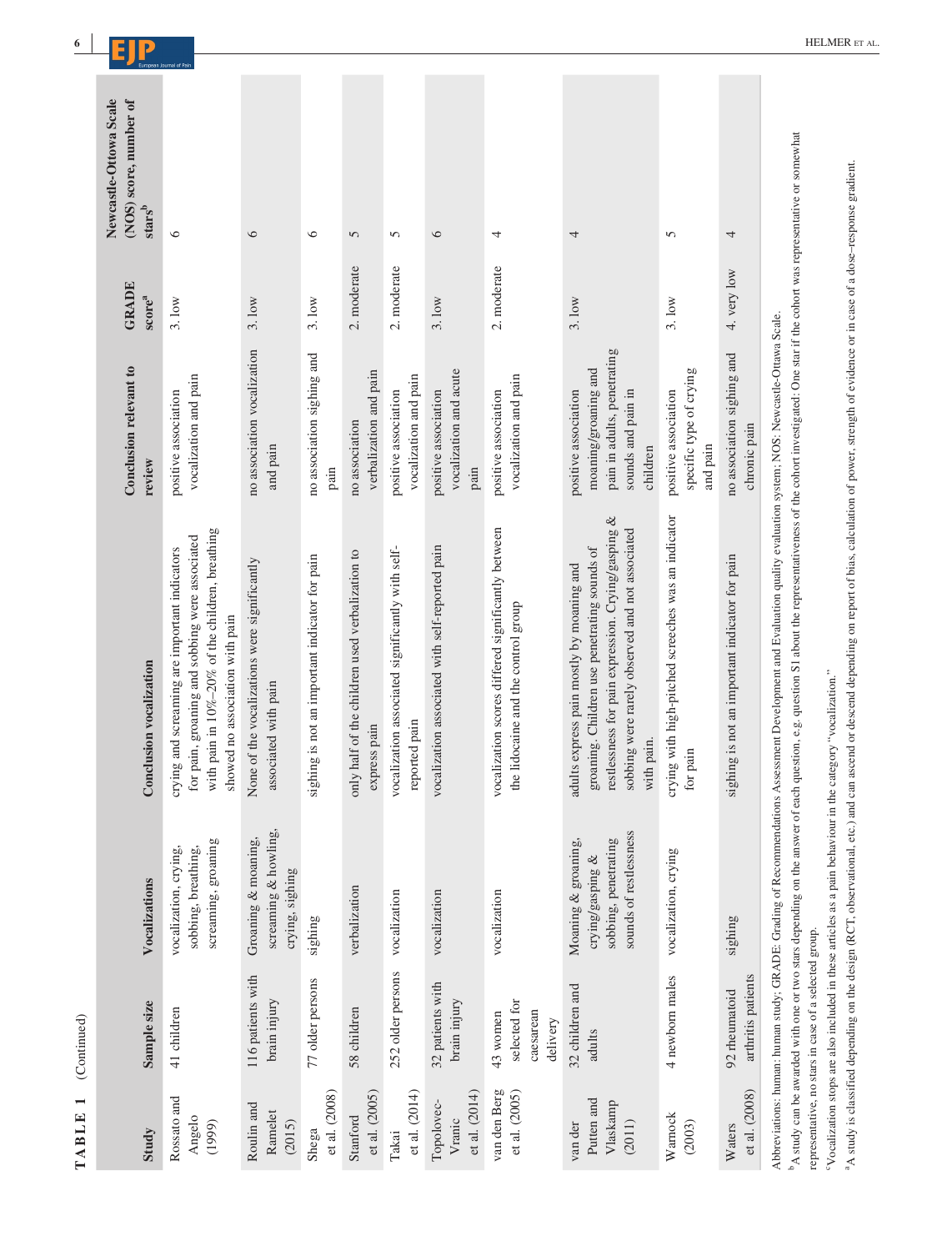et al., 2011; Waters et al., 2008). In the studies investigating acute pain, however, the results were very different. Seven out of eight studies found an association between acute pain and vocalization (Büttner & Finke, 2000; Dale, 1989; Dubois, Bringuier, Capdevilla, & Pry, 2008; Elander, Hellstrom, & Qvarnstrom, 1993; Maitre et al., 2017; Manfredi, Breuer, Meier, & Libow, 2003; Oueriagli Nabih et al., 2016; Puntillo et al., 2004). One of these studies could only correlate vocalization and pain when accompanied by facial expression (Manfredi et al., 2003). Type of pain seems to play a role in the association with vocalization, and acute pain, rather than chronic pain, appears to have an association. Quality scores on the GRADE and NOS scales ranged from low to high, both in studies that did and did not find an association.

## **3.5** | **Paediatric studies**

Ten studies included children. They reported on postoperative pain (3/10), pain due to a painful stimulus like vaccine injection (6/10) or during a planned care moment (1/10). In this latter case, pain was presumed to be present (van der Putten & Vlaskamp, 2011). The study investigated people with profound intellectual and multiple disabilities. The researchers included adults as well as children. The authors found different vocalizations to correlate with pain in adults and children, with children making more often penetrating sounds of restlessness and adults using moaning and groaning more often to express their pain (van der Putten & Vlaskamp, 2011).

Eight out of these ten studies found an association between pain and vocalization. The studies that did not find an association, investigated only verbalization or only crying. The study on verbalization found that 48.3% of all children (age range 4–6 years) used verbalizations to express pain, while the remaining 51.7% did not. Younger children used verbalizations more often. The authors suggested that this could be attributed to social factors. Older children might be more influenced by the observers not to show their pain (Stanford et al., 2005). In postoperative children, crying was amongst other behavioural parameters for pain, such as facial expression and motor restlessness, important for infants as well as for toddlers (Büttner & Finke, 2000). In almost all paediatric studies (8/10), vocalization was associated with pain, while in others facial expression and motor restlessness are also labelled as important behavioural parameters for pain. These eight studies scored average on both quality assessments. The two studies that found no association between vocalization and pain scored average on the GRADE scale and high on the NOS scale. On the NOS scale, they were awarded five and six stars; however, they only investigated one type of vocalization, i.e.

 **|** HELMER et al. **<sup>7</sup>**

verbalization and crying, respectively (Maitre et al., 2017; Stanford et al., 2005).

# **3.6** | **Adult studies**

The group of nine studies on adults included patients with cognitive impairment and brain injury (Roulin & Ramelet, 2015; Topolovec-Vranic et al., 2014), although further subjects were also investigated, varying from patients in the intensive care unit (Nazari et al., 2018) to needle insertion in pregnant women (van den Berg, Sadek, Swanson, & Ghatge, 2005).

The largest group of participants in one sample consisted of 5,957 cognitive healthy and communicative adults (Puntillo et al., 2004). These adults underwent one of the following six medical procedures in a hospital setting: turning, central venous catheter insertion, wound drains removal, wound care, tracheal suctioning and femoral sheath removal. All medical procedures were given an average pain score in a previous study and turning was appointed the highest procedural pain score (Puntillo et al., 2004). Amongst the seven most frequently observed behaviours were moaning and verbal complaints; both of them were exhibited more by patients with increased procedural pain (Puntillo et al., 2004).

Six out of nine studies on adults found an association between vocalization and pain. Again, quality scores on the GRADE and NOS scales ranged from low to high, both in studies that did and in studies that did not find an association. Overall, the majority of studies found an association between vocalization and pain.

# **3.7** | **Studies on older people**

Three included studies investigated older people only; the median age in all studies was above 75 years. Two studies found an association between vocalization and pain, albeit one of them only if combined with facial expressions (Manfredi et al., 2003; Takai, Yamamoto-Mitani, Ko, & Heilemann, 2014). In this case, dressing changes were videotaped in nine older patients with severe dementia suffering from painful decubitus ulcers. Independent viewers rated the videotapes for different pain behaviours. Facial expressions and vocalizations showed an association with the painful event with sensitivity, specificity, positive and negative predictive values all between 0.70 and 0.90. The intensity of the pain was not specified in this study (Manfredi et al., 2003). All three studies scored relatively high on the NOS scale, with five or six stars. The study that did not find an association between vocalization and pain scored best with six stars, but only included sighing (Shega et al., 2008). One study scored moderately on the GRADE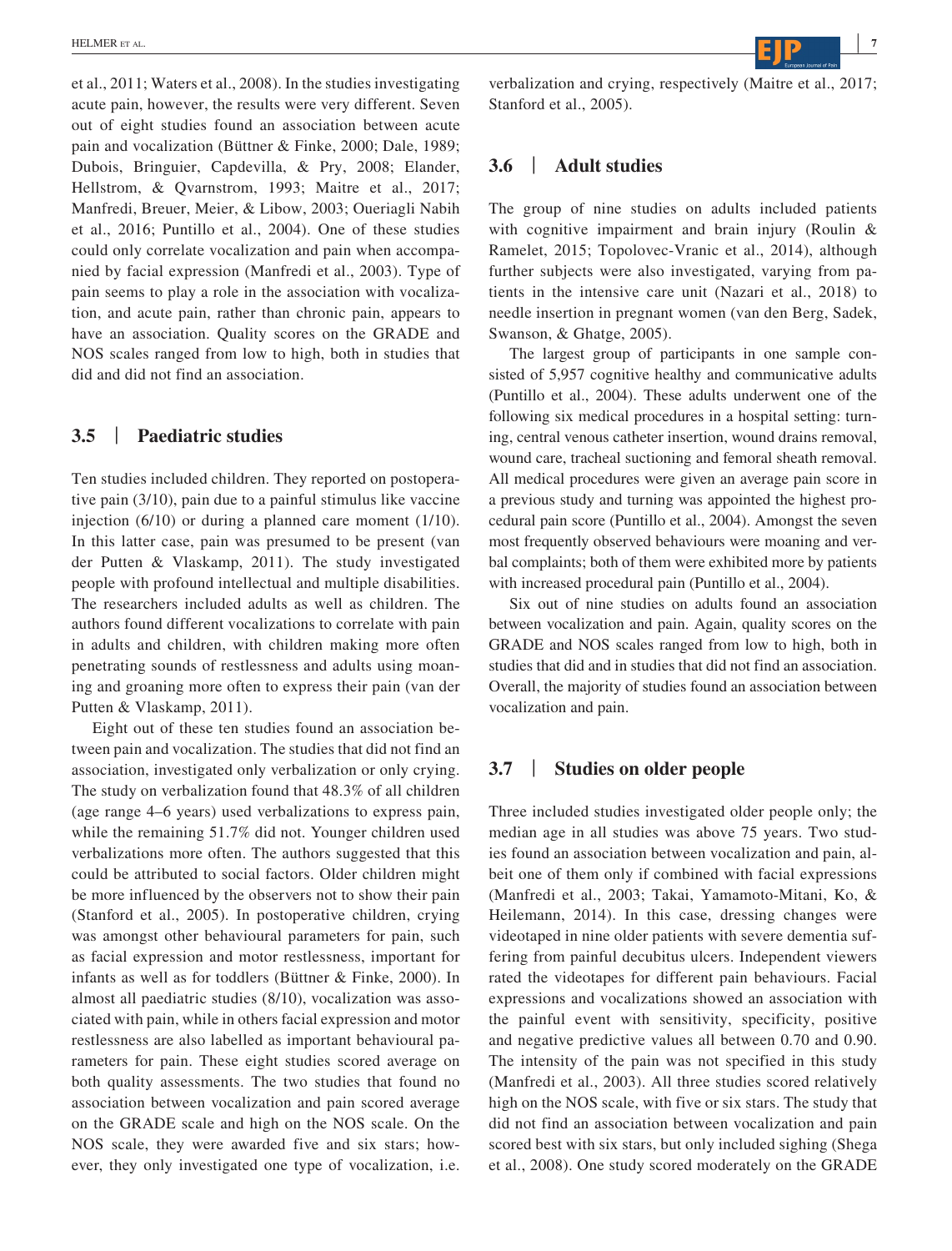| Study                                 | Sample size                                               | Vocalizations                                                                                                                         | Conclusion vocalization                                                                                                                         | Conclusion relevant to<br>review                                  | <b>GRADE</b> <sup>a</sup> |
|---------------------------------------|-----------------------------------------------------------|---------------------------------------------------------------------------------------------------------------------------------------|-------------------------------------------------------------------------------------------------------------------------------------------------|-------------------------------------------------------------------|---------------------------|
| Abbey and Abbey<br>(2009)             | 598 residential care<br>facilities                        | vocalization                                                                                                                          | vocalization was found important by most caretakers<br>for assessing pain                                                                       | vocalization and pain<br>positive association                     | 3.10w                     |
| Cohen-Mansfield and<br>Creedon (2002) | 72 nursing staff members                                  | vocalization                                                                                                                          | repetitive vocalizations are an important behavioural<br>parameter for pain                                                                     | vocalization and pain<br>positive association                     | 3.10w                     |
| Decker (2009)                         | 16 nurses                                                 | vocalization, sighing, moaning,<br>crying, yelling                                                                                    | Sighing, moaning, crying and yelling were identified<br>as a behavioural indicators for pain                                                    | vocalization and pain<br>positive association                     | 3.10w                     |
| Gélinas et al. (2018)                 | 77 clinicians, adult<br>neuroscience                      | moaning, verbal complaints                                                                                                            | moaning and verbal complaints were identified as<br>important pain behaviour by clinicians                                                      | vocalization and pain<br>positive association                     | 3.10w                     |
| Igier et al. $(2014)$                 | 79 nurses                                                 | verbalizations - complains of pain                                                                                                    | patient verbalizations had a significant effect on the<br>judged pain level                                                                     | verbalization and judged<br>positive association<br>level of pain | 3.10w                     |
| Kovach et al. (2000)                  | 30 nurses                                                 | vocalization                                                                                                                          | moaning, crying and specific/nonspecific verbal<br>behaviour were rated important behavioural<br>indicators for pain                            | vocalization and pain<br>positive association                     | 3.10w                     |
| Pereira et al. (2011)                 | patients with cognitive<br>19 caretakers of<br>impairment | vocalization, moaning, groaning,<br>crying, yelling                                                                                   | moaning, groaning and crying are pain behaviours,<br>yelling is not                                                                             | vocalization and pain<br>positive association                     | 3.1 <sub>ow</sub>         |
| Rose et al. (2011)                    | 140 nurses                                                | vocalization                                                                                                                          | vocalization was found important by most nurses for<br>assessing pain                                                                           | vocalization and pain<br>positive association                     | 3.1 <sub>ow</sub>         |
| Solodiuk (2013)                       | parents of 50 nonverbal<br>children                       | vocalization, whimpering, growl,<br>crying, screaming, howling,<br>yelling, vocalization stops <sup>b</sup>                           | vocalization was identified as a behavioural indicator<br>for pain, different types of vocalization were not<br>specified in the result section | vocalization and pain<br>positive association                     | 3.10w                     |
| Swiggum et al. (2010)                 | 13 physical therapists                                    | vocalization                                                                                                                          | vocalization was identified as a behavioural indicator<br>for pain                                                                              | vocalization and pain<br>positive association                     | 3.10W                     |
| Symons et al. (2013)                  | caregivers of 44 patients                                 | vocalization                                                                                                                          | vocalization was identified as a behavioural indicator<br>for pain                                                                              | vocalization and pain<br>positive association                     | 3.10w                     |
| van Iersel et al. (2006)              | 185 care providers                                        | vocalization                                                                                                                          | vocalization was found important by most nurses for<br>assessing pain                                                                           | vocalization and pain<br>positive association                     | 3.10w                     |
| Zwakhalen et al. (2004)               | 135 nurses                                                | vocalization                                                                                                                          | vocalization was found important by most nurses for<br>assessing pain                                                                           | vocalization and pain<br>positive association                     | 3.10w                     |
|                                       |                                                           | Abbreviations: eo: expert opinion; GRADE: Grading of Recommendations Assessment Development and Evaluation quality evaluation system. |                                                                                                                                                 |                                                                   |                           |

**8 |**

a study is classified depending on the design (RCT, observational, etc.) and can ascend or descend depending on report of bias, calculation of power, strength of evidence or in case of a dose-response gradient.<br>b ocalizati A study is classified depending on the design (RCT, observational, etc.) and can ascend or descend depending on report of bias, calculation of power, strength of evidence or in case of a dose–response gradient. bVocalization stops are also included in these articles as a pain behaviour in the category "vocalization."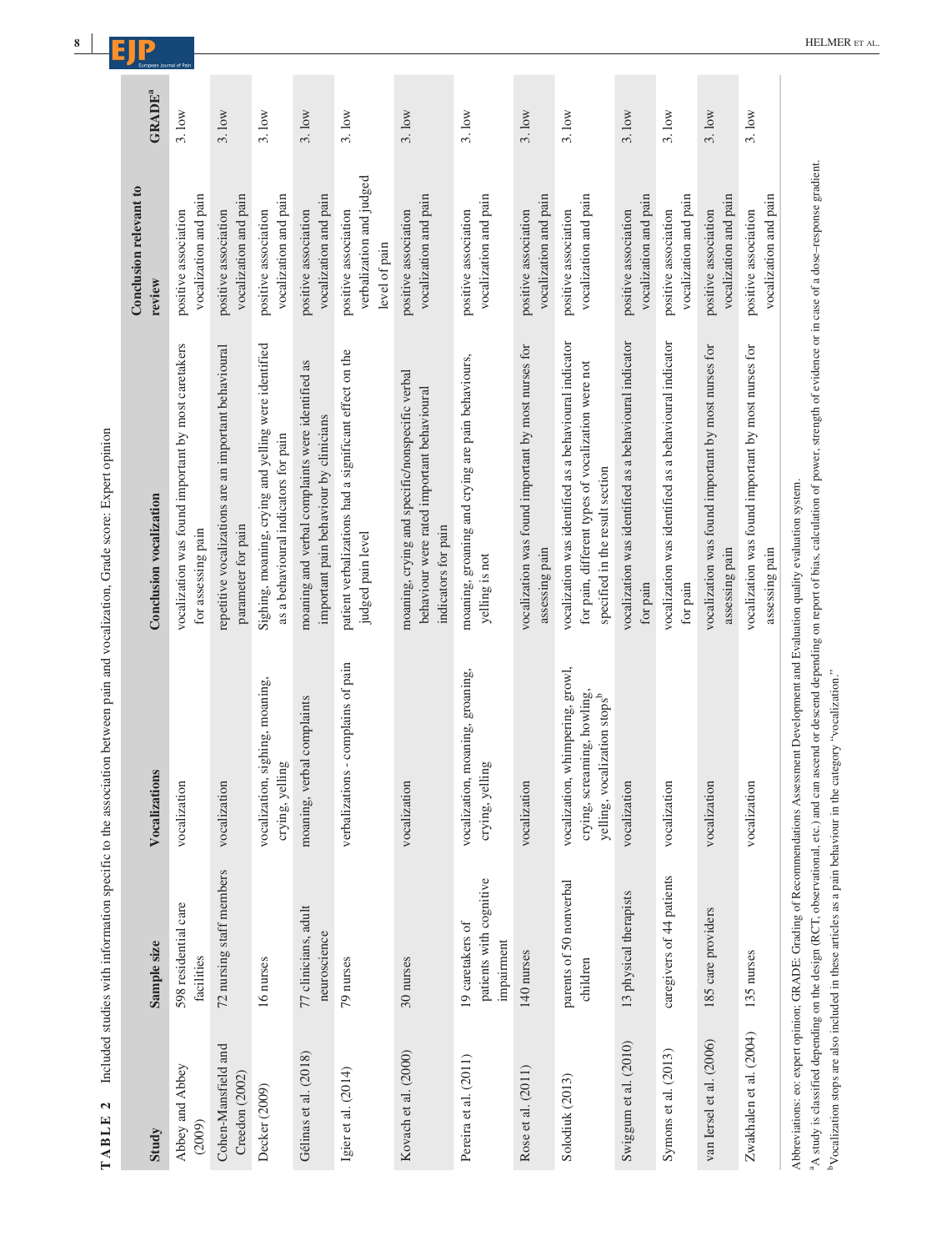scale, which is above average compared to the other studies, and found an association between vocalization and pain (Takai et al., 2014).

## **3.8** | **Expert opinions**

Expert opinions (either physicians or nurses) were gauged through focus groups and questionnaires for experienced caregivers in thirteen studies. The outcomes are summarized in Table 2. The type of pain was not specified. The studies interviewed experts on human pain behaviour, most of them on pain behaviour in older people (6/13) or children (3/13). According to the employees of residential care facilities, the most useful pain indicators in older people are facial expression, body language and vocalization. Respondents also ranked different types of vocalizations used in different pain scales. Most highly rated and therefore more important were "calling out," moaning, groaning and crying. "No vocalization" was rated the least useful (Abbey & Abbey, 2009). There was a consensus amongst all expert opinion studies that vocalization was an important behavioural indicator for pain. Other frequently used behavioural indicators for pain were facial expression, restless body movement and tense muscles.

Four of these studies investigated more than one vocalization, all thirteen studies scored average on the GRADE scale, and all thirteen studies found an association between vocalization and pain (Abbey & Abbey, 2009; Cohen-Mansfield & Creedon, 2002; Decker, 2009; Gélinas et al., 2018; Igier, Sorum, & Mullet, 2014; Kovach, Griffie, Muchka, Noonan, & Weissman, 2000; Pereira, Morete, Bueno, & Santo, 2011; Rose et al., 2011; Solodiuk, 2013; Swiggum, Hamilton, Gleeson, Roddey, & Mitchell, 2010; Symons, Byiers, Tervo, & Beisang, 2013; van Iersel, Timmerman, & Mullie, 2006; Zwakhalen, van Dongen, Hamers, & Abu-Saad, 2004).

# **3.9** | **Quality assessment**

When comparing the grades awarded to the included studies by the two quality assessment systems, GRADE and NOS, it was found that some studies received a low GRADE score but a high NOS score. This difference can be attributed to the more specific type of questions of the NOS system in case of cohort studies. For example, one study was classified as very low by GRADE and still received 5 stars by NOS, because of describing structured observations and follow-up (Elander et al., 1993). Overall, there is little difference between the quality of studies that did and the ones that did not find an association between pain and vocalization. Therefore, no consistent conclusions can be drawn, from the GRADE or the NOS quality assessment.

## **4** | **DISCUSSION**

The aim of this systematic review was to critically analyse the presumed association between vocalization and pain, to see if vocalizations can be used as a "stand-alone" indicator for pain. An association between vocalization and pain is suggested by most of the included studies (29/35).

Divergent outcomes in studies concerning the association between vocalization and pain could be attributed to a variety of differences in measurements. In most studies, only one or a few types of vocalizations were investigated. Of studies that did not find an association, five out of six included only one type of vocalization in their investigation, e.g. only sighing or only verbalization (Maitre et al., 2017; Robbins et al., 2011; Shega et al., 2008; Stanford et al., 2005; Waters et al., 2008). Possibly, not only the quantity of different vocalizations contributes to the association with pain, but also the type of vocalization. Research has shown that some phonetic characteristics are more associated with pain than others. In particular, increased pitch and loudness of vocalization were found to be associated with pain (Lautenbacher, Salinas-Ranneberg, Niebuhr, & Kunz, 2017).

According to the American Geriatrics Society (AGS) Panel, crying is not a vocalization, but a mental status change (AGS Panel on Persistent Pain in Older Persons, 2002). Nevertheless, crying was categorized as a vocal behaviour in some of the included studies. In four out of five included studies where crying was the only vocalization investigated, an association between crying and pain was found (Büttner & Finke, 2000; Dale, 1989; Maitre et al., 2017; Rossato & Angelo, 1999; Warnock, 2003). One of those studies was in neonates. In this study, the association was found only for crying in an exhausted and weak manner (Warnock, 2003). The studies on crying included in this review mainly investigated children, some of them very young, in whom crying is the only way available to express themselves. In this case, crying might not be very specific to pain (Kurth et al., 2014; Warnock, 2003) but more related to distress. Calling out or facial features such as an eye squeeze, a nasolabial furrow or open-mouth may be clearer pain indicators (Bustos, Jaaniste, Salmon, & Champion, 2008; Warnock, 2003). Two out of three studies that investigated crying in adults did not find any association with pain (Puntillo et al., 2004; Roulin & Ramelet, 2015). Thus, crying seems to be a pain indicator in children, but this association is less specific in adults.

The associations with pain vary by type of vocalization. Moaning and pain are associated in most studies. For verbalization or screaming an association with pain is found in just under half of the cases, whereas sighing or groaning and pain are not associated in most cases. Overall, too little evidence was found to distinguish which of these types of vocalization have a lesser or stronger association with pain. The same applies to the type of pain. Although most of the studies on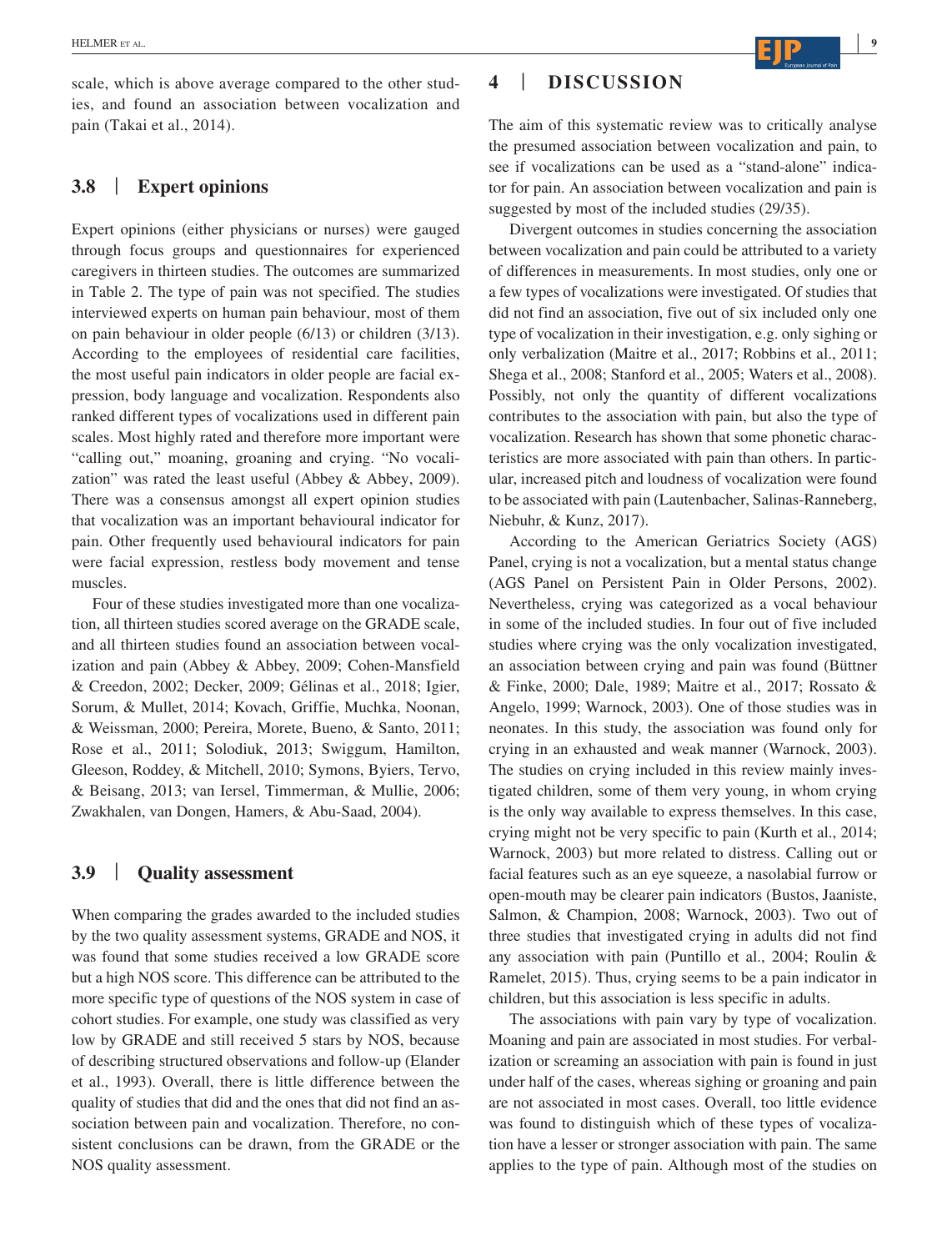chronic pain did not find an association with vocalization, the evidence is too weak to assume that only acute pain is associated with vocalization. In all three studies on chronic pain, the only vocalization included in the investigation was sighing, so this cannot be extrapolated to vocalization in general. It might be that different types of vocalization or different volumes of vocalization are associated with different types of pain, i.e. acute or chronic, and maybe even with intensity of pain. In a study on women in labour, medical staff were able to distinguish between the first and second stages of childbirth by listening to recordings of vocalizations (Baker & Kenner, 1993).

Two studies included in this review investigated not only a variety of different vocalizations, but also a decrease in vocalization; of those, the observational study found that this decrease could indicate the presence of pain (Solodiuk, 2013). This is also seen in children experiencing posttraumatic stress symptoms: up until a month after a burn, they displayed fewer smiles and vocalizations (Stoddard et al., 2006).

The literature shows that, amongst others, temperament, coping behaviour and developmental level play a role in pain behaviour (Broome, Bates, Lillis, & McGahee, 1990; Wallace, 1989). This was also found in one of the included paediatric studies, where the authors concluded that older children are more aware of rules of social display concerning the report of pain (Stanford et al., 2005).

Children with profound intellectual and multiple disabilities more often make penetrating sounds of restlessness, while adults with such disabilities use moaning and groaning more often in response to presumed painful stimuli (van der Putten & Vlaskamp, 2011). The children and adults included in this study were observed during a planned care moment (mostly incontinence garment change). It can be questioned if this event is truly painful, or rather more uncomfortable or embarrassing. In the included study on newborns, diaper change was classified as a non-noxious event and associated with distress, not with pain (Warnock, 2003). In a study on infants (<3 years old), a clear difference was seen in behaviours related to pain and distress: pain as a result of a painful infectious disease, most frequently in HIV patients, led to more tension in the extremities, while assumed distress led to crying, moaning and alertness (Snoek et al., 2015).

Differences between participants in coping strategies are not included in this research, but might also influence pain behaviour. In the literature, a study on high catastrophizers found a difference in length of communicative pain behaviour (Sullivan, Adams, & Sullivan, 2004). Catastrophizers are individuals with an exaggerated negative mental vision during an actual or anticipated painful experience. When in the company of an observer, this behaviour was observed during a longer period than when left alone. This difference was not seen in low catastrophizers (Sullivan et al., 2004). This suggests that personality, but also the social environment, can influence communicative pain behaviour (Heathcote et al., 2015; Sullivan et al., 2004). Hence, vocalization is not exclusive to pain, but considering that distress and social interaction play a role, we can conclude there is an association between vocalization and pain.

Little high-quality evidence is available on the association between vocalization and pain. Even less evidence is available when it comes to pain measurement tools for those who cannot self-report their pain, as self-report is the gold standard in the measurement of pain (Gregory, 2015; Stahnisch, 2015). Some of the available literature on vocalization is based on the assumption that vocalization and pain correlate, leaving other factors that can influence vocalizations out of the theoretical model.

The use of GRADE as a quality assessment system in this review allowed us to rate all studies through the same system. However, it brought little nuance to the included cohort studies. Therefore, the NOS scale was used for these studies. Using the NOS, differences between cohort studies were clarified, although the included studies did not exceed six out of nine stars. Frequently, this lower quality was attributed to the study design. Future research could be improved in stronger cohort studies with control groups, structured observations and follow-up. It would also be interesting to test different types of vocalization as indicators for pain. Studies that incorporated three vocalizations or more all found an association between vocalization and pain. Therefore, it would be interesting to investigate if some vocalizations might have a stronger association with pain than others. The types of vocalization that showed unclear results in this review are screaming, groaning, verbalization and sighing. Authors of the included studies contradicted each other on the association with pain in these specific vocalizations. Hence, investigating them separately would give insight into which vocalizations contribute more to an association with pain. In addition, investigating vocalizations for different types of pain, especially chronic pain, could also prove interesting, as there is not much available evidence.

In this review, the relationship between pain and vocalization was approached from a dichotomous perspective, i.e. an association or no association. All associations were positive, none were negative, as can be found in Tables 1 and 2. However, associations are continuous parameters, reflecting the strength of an association. At this stage, it is not possible to provide continuous information about the strength of a relationship, due to difficulties in comparing study designs and populations.

## **5** | **CONCLUSION**

The results of this systematic review demonstrate that even though there is an association between vocalization and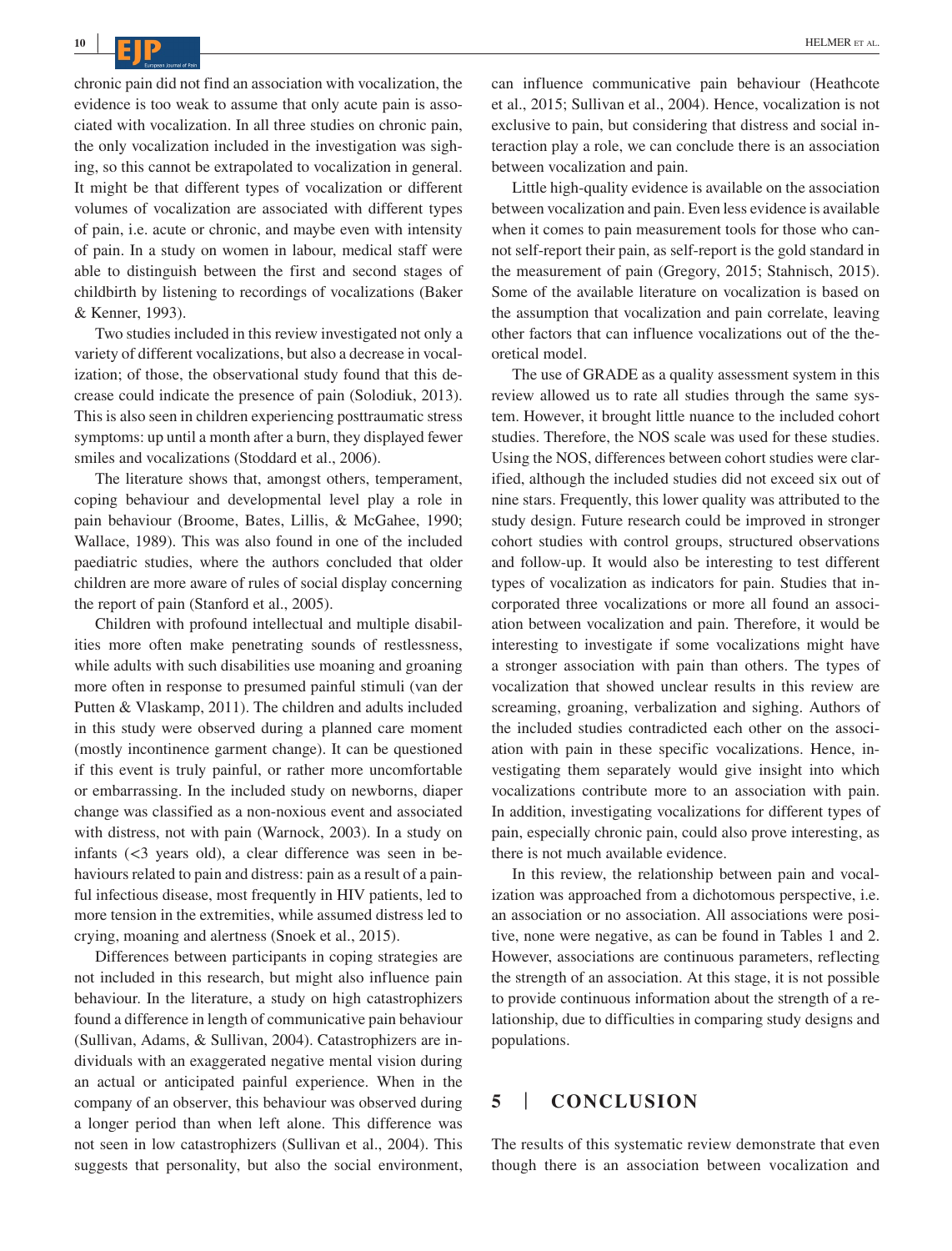pain, it should be interpreted with caution. As with many pain indicators, vocalization is neither unique nor specific to pain. Moreover, pain can also be associated with less vocalization.

The association between vocalization and pain may also be influenced by other factors, such as social environment, personality type or age. Also, vocalization may be the result of other factors, such as fear or stress.

Multidimensional approaches are always better, not only in the case of vocalization. Using vocalization as a single pain indicator is too limited an approach to the multifactorial phenomenon "pain"; therefore, it is of utmost importance that other pain behaviours, such as facial expression and body movement, are also considered.

#### **CONFLICTS OF INTEREST**

The authors declare no financial or other conflicts of interest.

#### **AUTHOR CONTRIBUTIONS**

LH, RW and FL conceived and designed the study. RdV was involved in performing the search. LH and RW selected the studies. LH drafted the manuscript. All authors were involved in revising and approving the manuscript.

#### **REFERENCES**

- Abbey, J., & Abbey, B. (2009). Pain management for residents with severe dementia in Australian residential care facilities: Policies, practices and pain scales. *Journal of Pain and Symptom Management*, *1*, 379–389.
- AGS Panel on Persistent Pain in Older Persons (2002). The management of persistent pain in older persons. *Journal of the American Geriatrics Society*, *50*, S205–S224.
- Atkins, D., Best, D., Briss, P. A., Eccles, M., Falck-Ytter, Y., Flottorp, S., … … GRADE Working Group. (2004). Grading quality of evidence and strength of recommendations. *BMJ*, *328*, 1490.
- Baker, A., & Kenner, A. N. (1993). Communication of pain: Vocalization as an indicator of the stage of labour. *Australian and New Zealand Journal of Obstetrics and Gynaecology*, *33*, 384–385. [https://doi.](https://doi.org/10.1111/j.1479-828X.1993.tb02115.x) [org/10.1111/j.1479-828X.1993.tb02115.x](https://doi.org/10.1111/j.1479-828X.1993.tb02115.x)
- Basler, H. D., Hüger, D., Kunz, R., Luckmann, J., Lukas, A., Nikolaus, T., & Schuler, M. S. (2006). Assessment of pain in advanced dementia. Construct validity of the German PAINAD. *Schmerz*, *20*, 519–526.
- Broome, M. E., Bates, T. A., Lillis, P. P., & McGahee, T. W. (1990). Children's medical fears, coping behaviors, and pain perceptions during a lumbar puncture. *Oncology Nursing Forum*, *17*, 361–367.
- Bustos, T., Jaaniste, T., Salmon, K., & Champion, G. D. (2008). Evaluation of a brief parent intervention teaching coping-promoting behavior for the infant immunization context: A randomized controlled trial. *Behavior Modification*, *32*, 450–467. [https://doi.](https://doi.org/10.1177/0145445507309031) [org/10.1177/0145445507309031](https://doi.org/10.1177/0145445507309031)
- Büttner, W., & Finke, W. (2000). Analysis of behavioural and physiological parameters for the assessment of postoperative analgesic demand in newborns, infants and young children: A comprehensive report on seven consecutive studies. *Paediatric Anaesthesia*, *10*, 303–318. <https://doi.org/10.1046/j.1460-9592.2000.00530.x>
- Cohen-Mansfield, J., & Creedon, M. (2002). Nursing staff members' perceptions of pain indicators in persons with severe dementia. *Clinical Journal of Pain*, *18*, 64–73. [https://doi.org/10.1097/00002](https://doi.org/10.1097/00002508-200201000-00010) [508-200201000-00010](https://doi.org/10.1097/00002508-200201000-00010)
- Cook, K. F., Roddey, T. S., Bamer, A. M., Amtmann, D., & Keefe, F. J. (2013). Validity of an observation method for assessing pain behavior in individuals with multiple sclerosis. *Journal of Pain and Symptom Management*, *46*, 413–421. [https://doi.org/10.1016/j.jpain](https://doi.org/10.1016/j.jpainsymman.2012.08.006) [symman.2012.08.006](https://doi.org/10.1016/j.jpainsymman.2012.08.006)
- Corbett, A., Achterberg, W., Husebo, B., Lobbezoo, F., de Vet, H., Kunz, M., … Lautenbacher, S. (2014). An international road map to improve pain assessment in people with impaired cognition: The development of the Pain Assessment in Impaired Cognition (PAIC) meta-tool. *BMC Neurology*, *14*, 229. [https://doi.org/10.1186/](https://doi.org/10.1186/s12883-014-0229-5) [s12883-014-0229-5](https://doi.org/10.1186/s12883-014-0229-5)
- Craig, K. D. (2009). The social communication model of pain. *Canadian Psychology/Psychologie Canadienne*, *50*, 22–32. [https://](https://doi.org/10.1037/a0014772) [doi.org/10.1037/a0014772](https://doi.org/10.1037/a0014772)
- Dale, J. C. (1989). A multidimensional study of infants' behaviors associated with assumed painful stimuli: Phase II. *Journal of Pediatric Health Care*, *3*, 34–38. [https://doi.](https://doi.org/10.1016/0891-5245(89)90047-3) [org/10.1016/0891-5245\(89\)90047-3](https://doi.org/10.1016/0891-5245(89)90047-3)
- Davis, K. D. (2011). Neuroimaging of pain: What does it tell us? *Current Opinion in Supportive and Palliative Care*, *5*, 116–121. [https://doi.](https://doi.org/10.1097/SPC.0b013e3283458f96) [org/10.1097/SPC.0b013e3283458f96](https://doi.org/10.1097/SPC.0b013e3283458f96)
- Decker, S. (2009). Behavioral indicators of postoperative pain in older adults with delirium. *Clinical Nursing Research*, *18*, 336–347. <https://doi.org/10.1177/1054773809341734>
- Dubois, A., Bringuier, S., Capdevilla, X., & Pry, R. (2008). Vocal and verbal expression of postoperative pain in preschoolers. *Pain Management Nursing*, *9*, 160–165. [https://doi.org/10.1016/j.](https://doi.org/10.1016/j.pmn.2007.10.003) [pmn.2007.10.003](https://doi.org/10.1016/j.pmn.2007.10.003)
- Elander, G., Hellstrom, G., & Qvarnstrom, B. (1993). Care of infants after major surgery: Observation of behavior and analgesic administration. *Pediatric Nursing*, *19*, 221–229.
- Esfahlan, A. J., Safiri, S., Lotfi, M., Zamanzadeh, V., & Babapoor, J. (2017). Association between behavioral responses and burn pain intensity. *Trauma Monthly*, *22*(3). [https://doi.org/10.5812/traum](https://doi.org/10.5812/traumamon.39442) [amon.39442](https://doi.org/10.5812/traumamon.39442)
- Fuchs-Lacelle, S., Hadjistavropoulos, T., Sharpe, D., Williams, J., Martin, R., & LaChapelle, D. (2003). Comparing two observational systems in the assessment of knee pain. *Pain Research and Management*, *8*, 205–211. <https://doi.org/10.1155/2003/434267>
- Gélinas, C., Puntillo, K. A., Boitor, M., Bérubé, M., Topolovec-Vranic, J., Ramelet, A. S., … Streiner, D. L. (2018). Content validation of behaviours and autonomic responses for the assessment of pain in critically ill adults with a brain injury. *Australian Critical Care*, *31*, 145–151. <https://doi.org/10.1016/j.aucc.2017.10.002>
- Gregory, J. (2015). The complexity of pain assessment in older people. *Nursing Older People*, *27*, 16–21. [https://doi.org/10.7748/](https://doi.org/10.7748/nop.27.8.16.e738) [nop.27.8.16.e738](https://doi.org/10.7748/nop.27.8.16.e738)
- Heathcote, L. C., Vervoort, T., Eccleston, C., Fox, E., Jacobs, K., Van Ryckeghem, D. M. L., & Lau, J. Y. F. (2015). The relationship between adolescents' pain catastrophizing and attention bias to pain faces is moderated by attention control. *Pain*, *156*, 1334–1341. <https://doi.org/10.1097/j.pain.0000000000000174>
- Hesselgard, K., Larsson, S., Romner, B., Strömblad, L.-G., & Reinstrup, P. (2007). Validity and reliability of the Behavioural Observational Pain Scale for postoperative pain measurement in children 1–7 years of age. *Pediatric Critical Care Medicine*, *8*,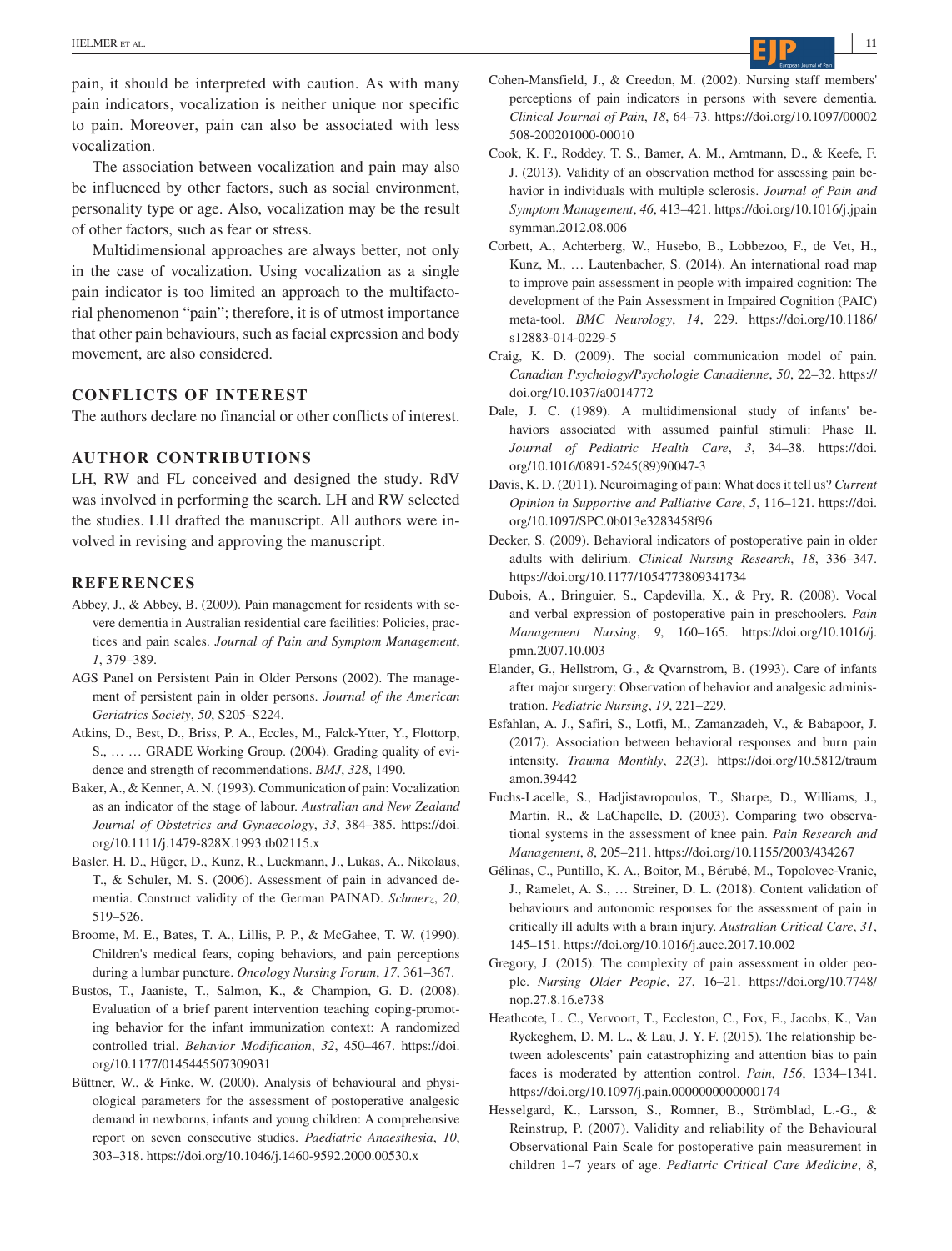102–108. [https://doi.org/10.1097/01.PCC.0000257098.32268.](https://doi.org/10.1097/01.PCC.0000257098.32268.AA) [AA](https://doi.org/10.1097/01.PCC.0000257098.32268.AA)

IASP (1979). IASP pain terms. *Pain*, *6*, 247–252.

- Igier, V., Sorum, P. C., & Mullet, E. (2014). Judging patients' pain from external cues. *Journal of Health Psychology*, *19*, 570–573. [https://](https://doi.org/10.1177/1359105313475899) [doi.org/10.1177/1359105313475899](https://doi.org/10.1177/1359105313475899)
- Keefe, F. J., & Block, A. R. (1982). Development of an observation method for assessing pain behavior in chronic low back pain patients. *Behavior Therapy*, *13*, 363–375. [https://doi.org/10.1016/](https://doi.org/10.1016/S0005-7894(82)80001-4) [S0005-7894\(82\)80001-4](https://doi.org/10.1016/S0005-7894(82)80001-4)
- Kovach, C., Griffie, J., Muchka, S., Noonan, P., & Weissman, D. (2000). Nurses' perceptions of pain assessment and treatment in the cognitively impaired elderly: It's not a guessing game. *Clinical Nurse Specialist*, *14*, 215–220. [https://doi.org/10.1097/00002800-20000](https://doi.org/10.1097/00002800-200009000-00011) [9000-00011](https://doi.org/10.1097/00002800-200009000-00011)
- Kunz, M., Meixner, D., & Lautenbacher, S. (2018). Facial muscle movements encoding pain – A systematic review. *Pain*, *160*(3), 535–549.
- Kurth, E., Kennedy, H. P., Zemp Stutz, E., Kesselring, A., Fornaro, I., & Spichiger, E. (2014). Responding to a crying infant – You do not learn it overnight: A phenomenological study. *Midwifery*, *30*, 742– 749.<https://doi.org/10.1016/j.midw.2013.06.017>
- Lautenbacher, S. (2014). Pain assessment in special patient groups such as those with dementia: At the finishing line or just starting from scratch? *Pain*, *155*, 1419–1420. [https://doi.org/10.1016/j.](https://doi.org/10.1016/j.pain.2014.05.001) [pain.2014.05.001](https://doi.org/10.1016/j.pain.2014.05.001)
- Lautenbacher, S., & Kunz, M. (2017). Facial pain expression in dementia: A review of the experimental and clinical evidence. *Current Alzheimer Research*, *14*, 501–505. [https://doi.org/10.2174/15672](https://doi.org/10.2174/1567205013666160603010455) [05013666160603010455](https://doi.org/10.2174/1567205013666160603010455)
- Lautenbacher, S., Salinas-Ranneberg, M., Niebuhr, O., & Kunz, M. (2017). Phonetic characteristics of vocalizations during pain. *Pain Reports*, *2*, e597. [https://doi.org/10.1097/PR9.0000000000](https://doi.org/10.1097/PR9.0000000000000597) [000597](https://doi.org/10.1097/PR9.0000000000000597)
- Maitre, N. L., Stark, A. R., McCoy Menser, C. C., Chorna, O. D., France, D. J., Key, A. F., … Bruehl, S. (2017). Cry presence and amplitude do not reflect cortical processing of painful stimuli in newborns with distinct responses to touch or cold. *Archives of Disease in Childhood. Fetal and Neonatal Edition*, *102*, F428–F433. [https://](https://doi.org/10.1136/archdischild-2016-312279) [doi.org/10.1136/archdischild-2016-312279](https://doi.org/10.1136/archdischild-2016-312279)
- Manfredi, P. L., Breuer, B., Meier, D. E., & Libow, L. (2003). Pain assessment in elderly patients with severe dementia. *Journal of Pain and Symptom Management*, *25*, 48–52. [https://doi.org/10.1016/](https://doi.org/10.1016/S0885-3924(02)00530-4) [S0885-3924\(02\)00530-4](https://doi.org/10.1016/S0885-3924(02)00530-4)
- Nazari, R., Pahlevan Sharif, S., Allen, K. A., Sharif Nia, H., Yee, B.- L., & Yaghoobzadeh, A. (2018). Behavioral pain indicators in patients with traumatic brain injury admitted to an intensive care unit. *Journal of Caring Sciences*, *7*, 197–203. [https://doi.org/10.15171/](https://doi.org/10.15171/jcs.2018.030) [jcs.2018.030](https://doi.org/10.15171/jcs.2018.030)
- Newman, C. J., Lolekha, R., Limkittikul, K., Luangxay, K., Chotpitayasunondh, T., & Chanthavanich, P. (2005). A comparison of pain scales in Thai children. *Archives of Disease in Childhood*, *90*, 269–270.<https://doi.org/10.1136/adc.2003.044404>
- Oosterman, J., & Brazil, I. A. (2015). Tools that should be considered in pain assessment: Cognitive factors, emotion and personality. In G. Pickering & S. Gibson (Eds.), *Pain, emotion and cognition* (pp. 83–100). Cham: Springer.
- Oueriagli Nabih, F., Benali, A., Kachouchi, A., Adali, I., Manoudi, F., & Asri, F. (2016). Pain perception in children with autism (prospective study of 40 cases). *Neuropsychiatr Enfance Adolesc*, *64*, 52–57.
- Pereira, C., Morete, M., Bueno, M., & Santo, D. E. (2011). Knowledge of caretakers about pain of long-stay patients with cognitive impairment. *European Journal of Pain Supplements*, *5*, 78.
- Puntillo, K. A., Morris, A. B., Thompson, C. L., Stanik-Hutt, J., White, C. A., & Wild, L. R. (2004). Pain behaviors observed during six common procedures: Results from Thunder Project II. *Critical Care Medicine*, *32*, 421–427. [https://doi.org/10.1097/01.CCM.00001](https://doi.org/10.1097/01.CCM.0000108875.35298.D2) [08875.35298.D2](https://doi.org/10.1097/01.CCM.0000108875.35298.D2)
- Robbins, M. L., Mehl, M. R., Holleran, S. E., & Kasle, S. (2011). Naturalistically observed sighing and depression in rheumatoid arthritis patients: A preliminary study. *Health Psychology*, *30*, 129– 133. <https://doi.org/10.1037/a0021558>
- Rose, L., Haslam, L., Dale, C., Knechtel, L., Fraser, M., Pinto, R., … Watt-Watson, J. (2011). Survey of assessment and management of pain for critically ill adults. *Intensive & Critical Care Nursing*, *27*, 121–128. <https://doi.org/10.1016/j.iccn.2011.02.001>
- Rossato, L., & Angelo, M. (1999). Using tools for pain perception assessment in hospitalized pre-school children submitted to painful procedure. *Revista Da Escola De Enfermagem Da USP*, *33*, 236–249.
- Roulin, M.-J., & Ramelet, A.-S. (2015). Generating and selecting pain indicators for brain-injured critical care patients. *Pain Management Nursing*, *16*(3), 221–232.<https://doi.org/10.1016/j.pmn.2014.06.003>
- Schuler, M. S., Becker, S., Kaspar, R., Nikolaus, T., Kruse, A., & Basler, H. D. (2007). Psychometric properties of the German "Pain Assessment in Advanced Dementia Scale" (PAINAD-G) in nursing home residents. *Journal of the American Medical Directors Association*, *8*, 388–395. [https://doi.org/10.1016/j.](https://doi.org/10.1016/j.jamda.2007.03.002) [jamda.2007.03.002](https://doi.org/10.1016/j.jamda.2007.03.002)
- Shega, J. W., Rudy, T., Keefe, F. J., Perri, L. C., Mengin, O. T., & Weiner, D. K. (2008). Validity of pain behaviors in persons with mild to moderate cognitive impairment. *Journal of the American Geriatrics Society*, *56*, 1631–1637. [https://doi.](https://doi.org/10.1111/j.1532-5415.2008.01831.x) [org/10.1111/j.1532-5415.2008.01831.x](https://doi.org/10.1111/j.1532-5415.2008.01831.x)
- Snoek, K. G., Timmers, M., Albertyn, R., & van Dijk, M. (2015). Pain indicators for persisting pain in hospitalized infants in a South African setting: An explorative study. *Journal of Pain & Palliative Care Pharmacotherapy*, *29*, 125–132. [https://doi.org/10.3109/15360](https://doi.org/10.3109/15360288.2015.1035830) [288.2015.1035830](https://doi.org/10.3109/15360288.2015.1035830)
- Solodiuk, J. C. (2013). Parent described pain responses in nonverbal children with intellectual disability. *International Journal of Nursing Studies*, *50*, 1033–1044. [https://doi.org/10.1016/j.ijnur](https://doi.org/10.1016/j.ijnurstu.2012.11.015) [stu.2012.11.015](https://doi.org/10.1016/j.ijnurstu.2012.11.015)
- Stahnisch, F. W. (2015). Objectifying pain in the modern neurosciences: A historical account of the visualization technologies used in the development of an algesiogenic pathology, 1850 to 2000. *Brain Sciences*, *5*, 521–545. <https://doi.org/10.3390/brainsci5040521>
- Stanford, E. A., Chambers, C. T., Craig, K. D., McGrath, P. J., & Cassidy, K.-L. (2005). "Ow!": Spontaneous verbal pain expression among young children during immunization. *Clinical Journal of Pain*, *21*, 499–502. <https://doi.org/10.1097/01.ajp.0000146164.38400.91>
- Stoddard, F. J., Ronfeldt, H., Kagan, J., Drake, J. E., Snidman, N., Murphy, J. M., … Sheridan, R. L. (2006). Young burned children: The course of acute stress and physiological and behavioral responses. *American Journal of Psychiatry*, *163*, 1084–1090. [https://](https://doi.org/10.1176/ajp.2006.163.6.1084) [doi.org/10.1176/ajp.2006.163.6.1084](https://doi.org/10.1176/ajp.2006.163.6.1084)
- Strong, J., Ashton, R., & Chant, D. (1991). Pain intensity measurement in chronic low back pain. *Clinical Journal of Pain*, *7*, 209–218. <https://doi.org/10.1097/00002508-199109000-00007>